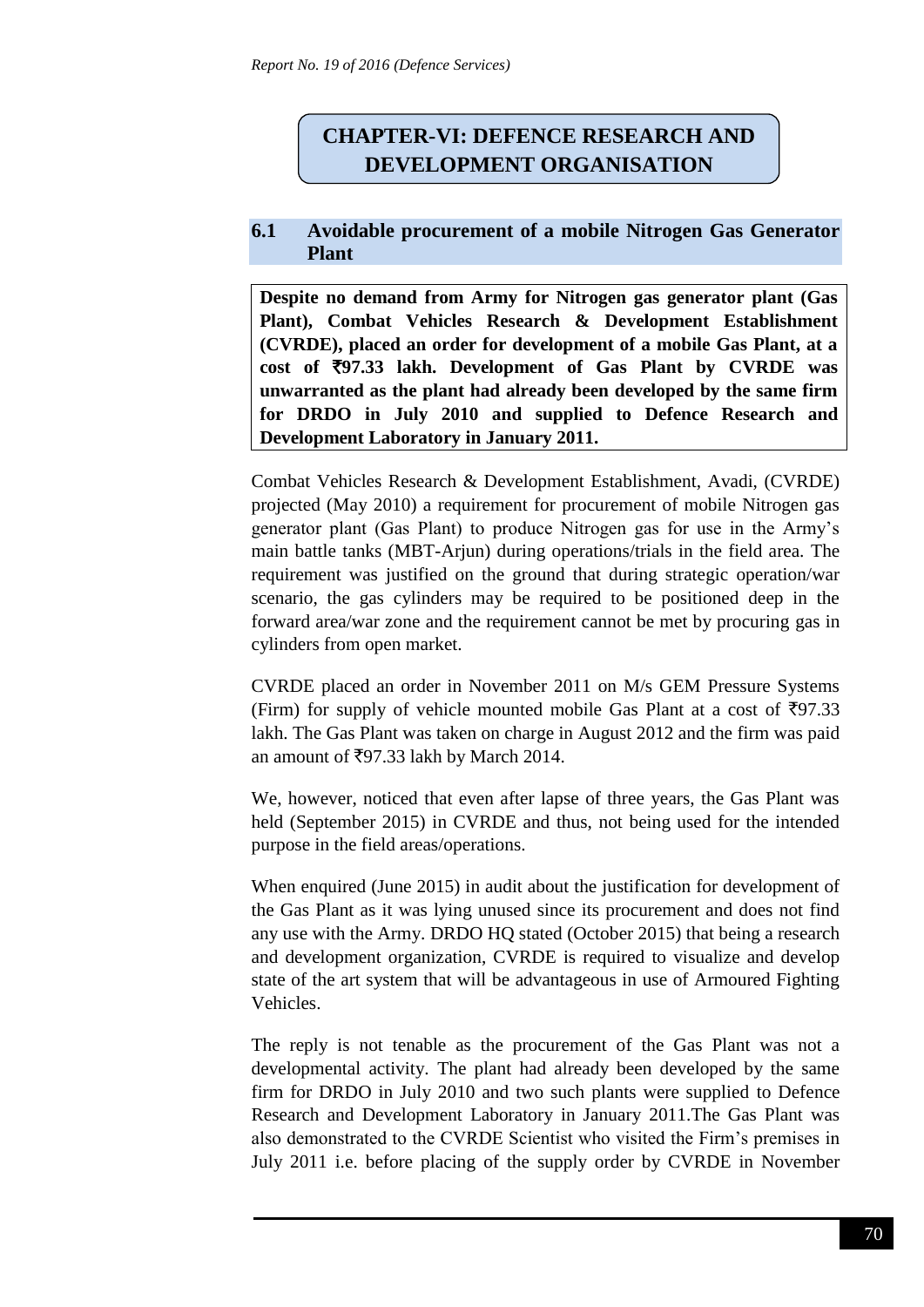2011. The Scientist noticed that the integration, installation and assembly of components were well positioned. Thus, it could be seen that the Gas Plant was already developed for DRDO to meet the strategic requirement of the users, if any, and no further research and development work was involved except that it was to be mounted on a vehicle.

We also enquired about the possible induction of the Gas Plant into service as a strategic maintenance vehicle for Armoured regiments. The Director General Mechanised Forces (DGMF), as user, stated (December 2013) that their directorate was not pursuing any plan for acquisition of Gas Plant. It was added that the procurement of Gas Plant was an internal decision of CVRDE and Army had not given its concurrence or requisition for procurement of the Gas Plant. DGMF also stated that Nitrogen gas cylinders are authorised to Armoured Regiments for maintenance of MBT Arjun and the requirement, therefore, is for refilling of the cylinders that is carried out through Ordnance channel.

Thus, the placing of development order by CVRDE for an already developed Nitrogen Gas Generator Plant was unwarranted. The expenditure of  $\overline{5}97.33$ lakh was therefore avoidable as the plant did not find any use since its procurement in 2012.

## **6.2 Infructuous procurement of material**

**Despite being aware that C-103 material would not resist the high temperature generated in the scramjet engine, Defence Research and Development Laboratory procured 1329 Kg of C-103 material valuing**  `**4.83 crore, which was unwarranted and eventually proved wasteful.**

For 'Design and Development of Hypersonic Technology Demonstrator Vehicle' (HSTDV) by Defence Research and Development Laboratory (DRDL), a Technology Demonstration Project was sanctioned by Defence Research and Development Organisation (DRDO) in March 2001. DRDL undertook a feasibility study in September 2003, which *inter alia* included a study on design and development of scramjet engine. The study, *inter alia*, found that the temperature encountered in the scramjet engine combustor was of the range equivalent to  $2227-2527$ °C. DRDL therefore identified two high temperature resistant materials *viz* Nimonic C-263 and Niobium C-103, for possible use in the development of the engine.

On further study, DRDL found that C-263 was the suitable material which could sustain for 20 seconds flight duration. As far as C-103 material was concerned, the maximum temperature resistance capability was found to be 1200 $\degree$ C, which could be enhanced only up to 1370 $\degree$ C through coating technique.